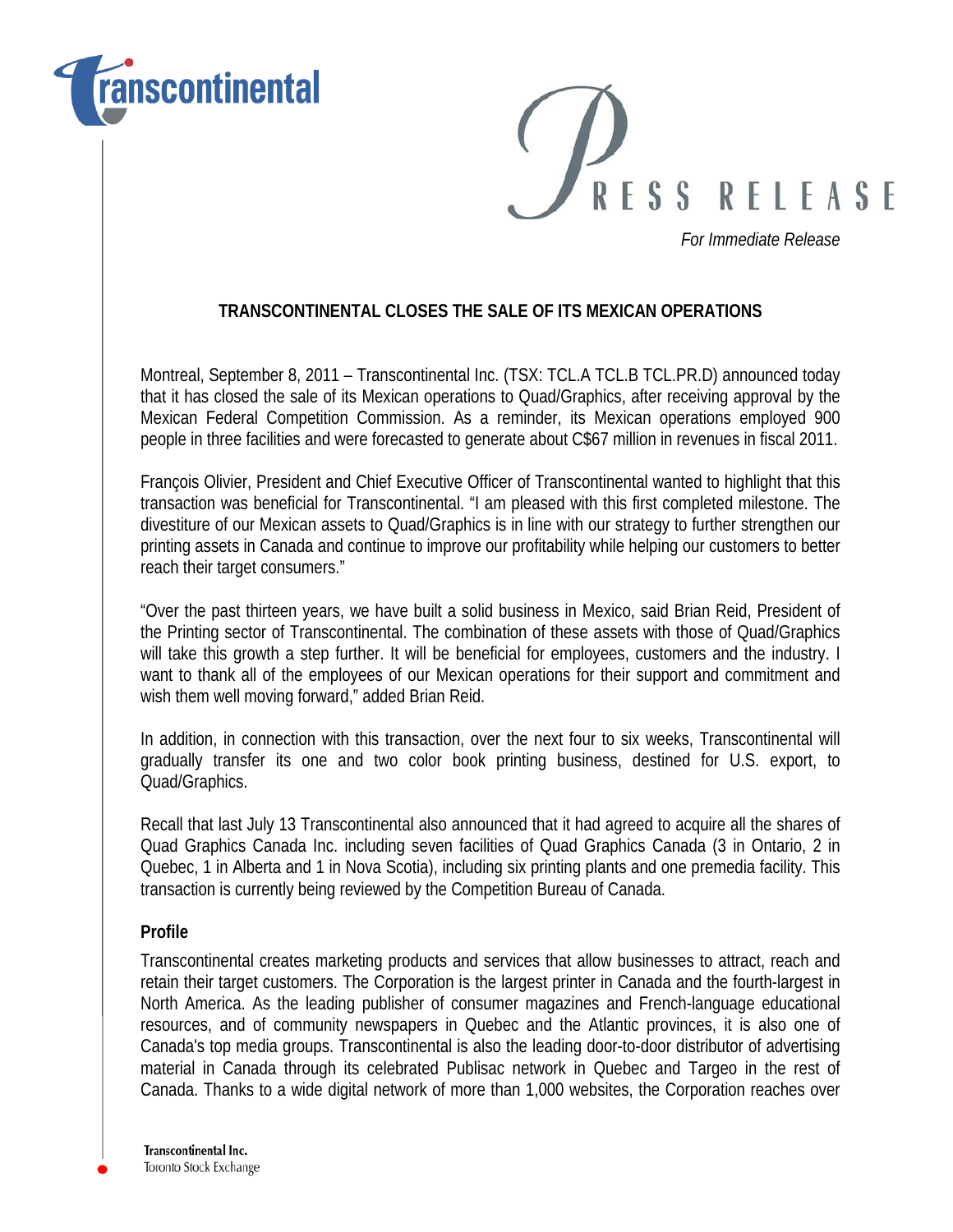

11.3 million unique visitors per month in Canada. Transcontinental also offers interactive marketing products and services that use new communication platforms supported by marketing strategy and planning services, database analytics, premedia, e-flyers, email marketing, custom communications and mobile solutions.

Transcontinental (TSX: TCL.A, TCL.B, TCL.PR.D) has 10,000 employees in Canada and in the United States, and reported revenues of C\$2.1 billion in 2010. For more information about the Corporation, please visit [www.transcontinental.com.](http://www.transcontinental.com/)